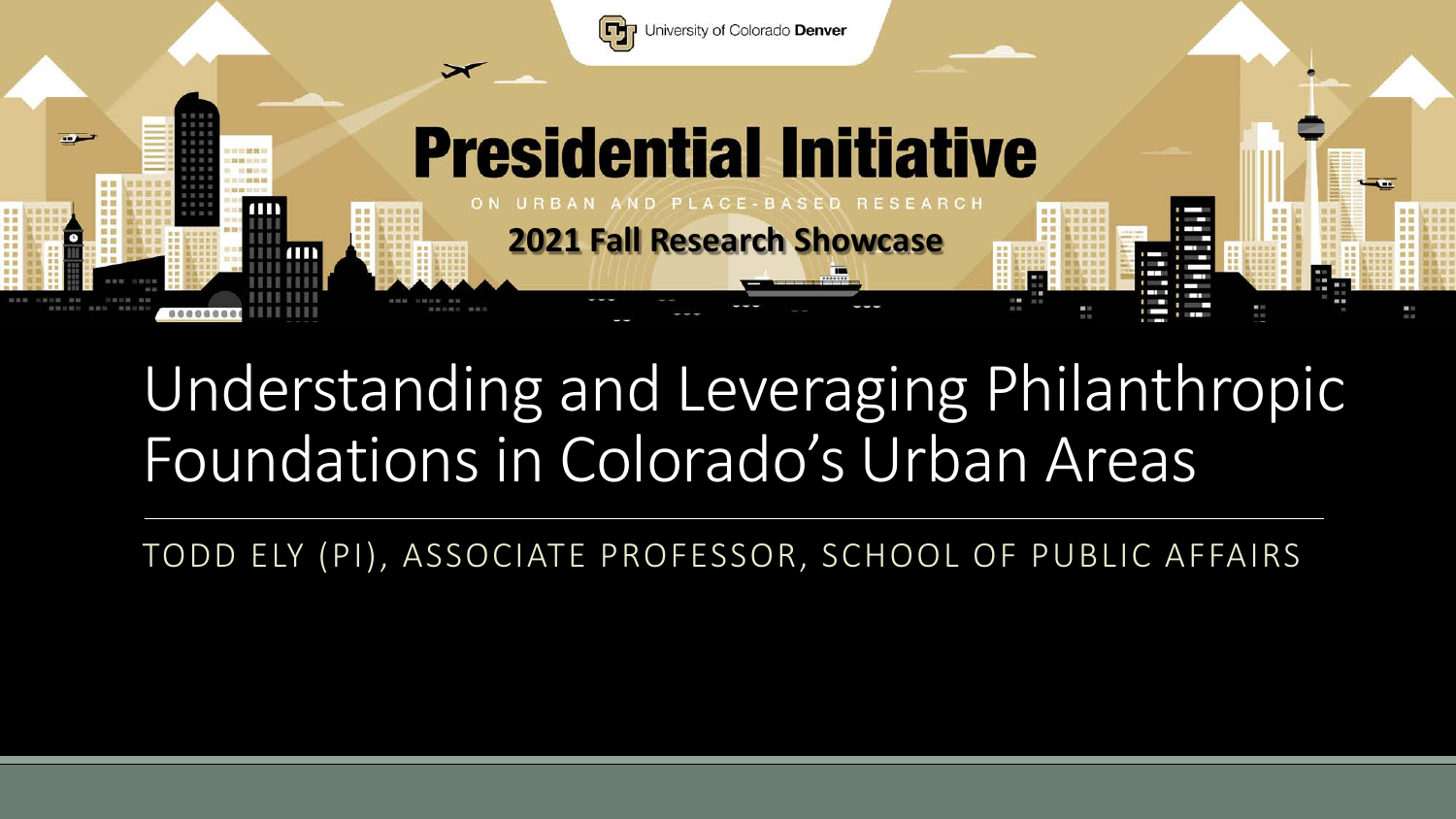#### **Presidential Initiative**

ON URBAN AND PLACE-BASED RESEARCH

### Team Members

**BE SHEER** 

#### Todd Ely

سور

**## 田野田田** 

能量 首目

- Associate Professor, School of Public Affairs
- Director, Center for Local Government Research and Training

#### Aislinn Walsh

◦ Doctoral Student, School of Public Affairs

#### Erik Estrada

Lecturer, School of Public Affairs

 $100.0021122.1$ 

◦ Fellowship Alumni Trustee, El Pomar Foundation

#### Sandy Zook

◦ Assistant Professor, School of Public Affairs

#### Karen Aarestad

- Assistant Vice Chancellor, Office of Advancement, Anschutz Medical Campus
- Doctoral Candidate, School of Public Affairs



un ununu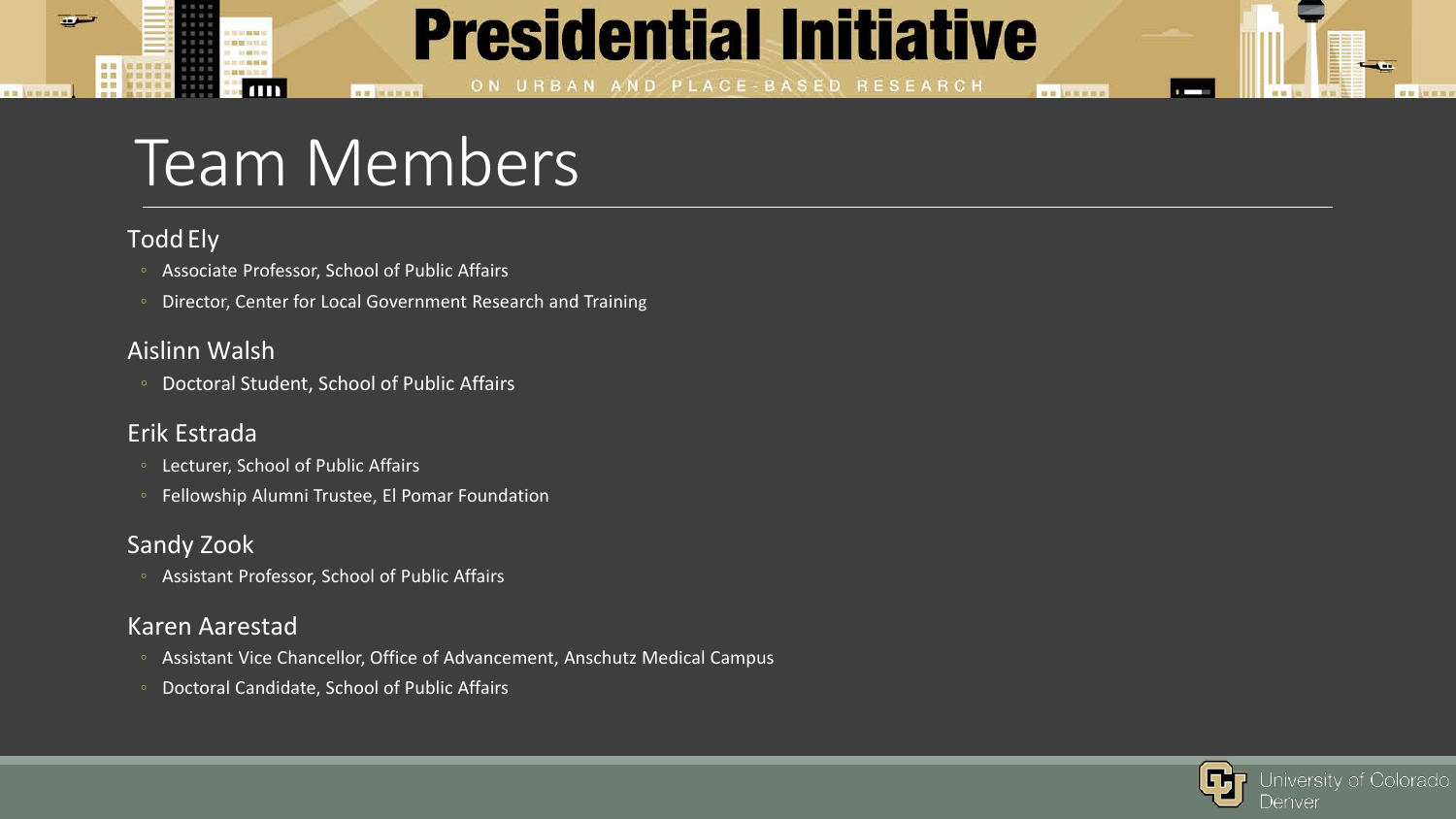

### What are Private Foundations?

 $\Box$  Nonprofits that exist primarily to provide grants for public-serving purposes

- **The Funded by one or a small number of sources**
- $\Box$  "Required" to pay out 5% of assets annually



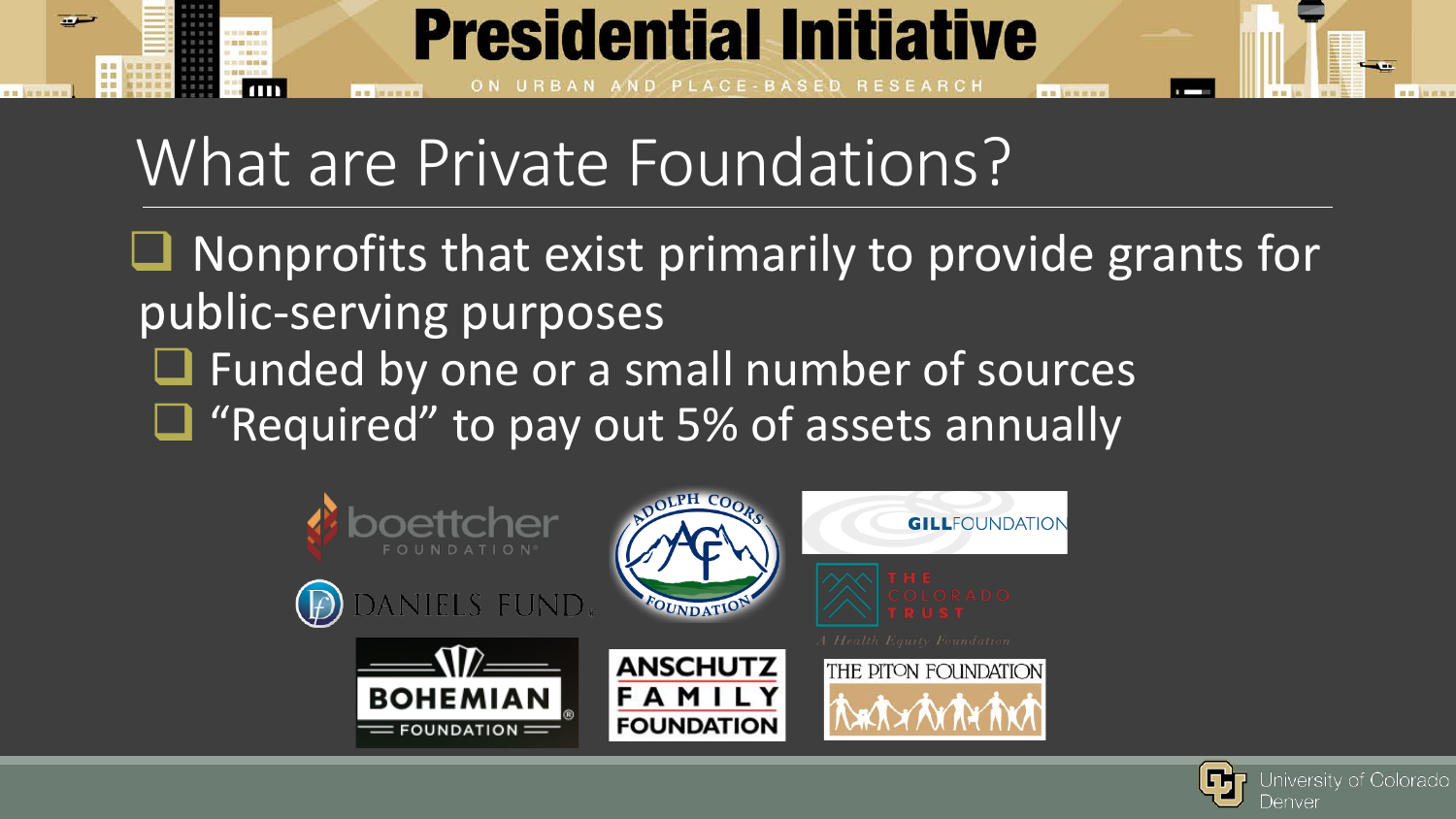

## Project Purpose and Objectives

- $\Box$  What is the landscape of Colorado's urban-serving philanthropic foundations?
	- $\Box$  Determine where and to what social functions support is being directed
- $\Box$  How can these foundations leverage their assets for greater social impact?
	- **Q** Gather evidence of existing innovative practices by Colorado's urban-serving foundations

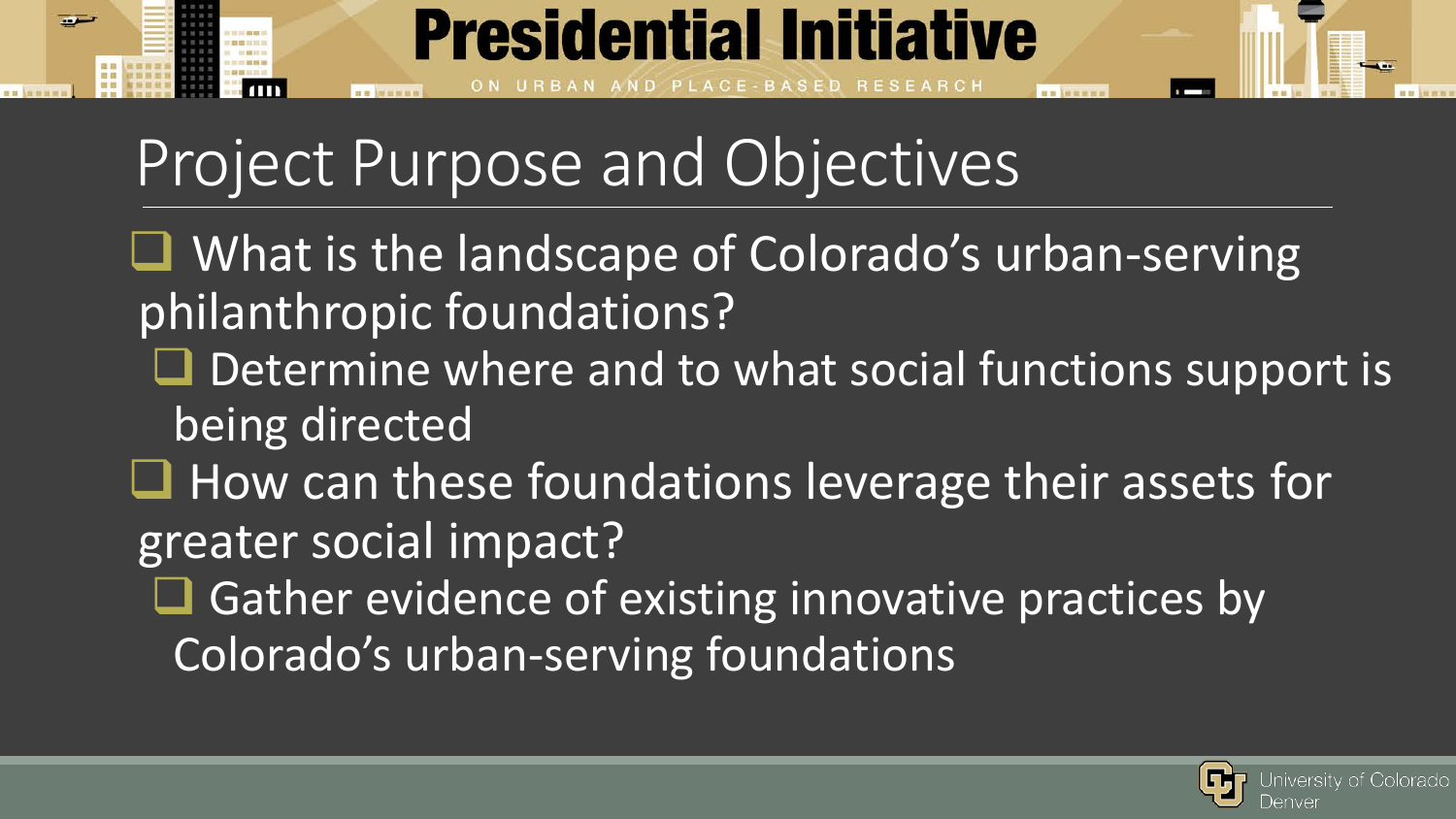

CE-BASED RESEARCH

up lineans

### Methods and Activities

**BE MEED** 

#### ■ Along with interviews, primarily used IRS Form 990-PFs to document a year of foundation activity

| Form 990-PF<br>Oepartment of the Treasury<br>Internal Revenue Service                                                                                                                                                    | 2949120800318<br>OMB No 1545-0052<br><b>Return of Private Foundation</b><br>or Section 4947(a)(1) Trust Treated as Private Foundation<br>Do not enter social security numbers on this form as it may be made public.<br>Go to www.irs.gov/Form990PF for instructions and the latest information.<br>Open to Public Inspection |                                |                                                                                             |                                                                                    |  |  |
|--------------------------------------------------------------------------------------------------------------------------------------------------------------------------------------------------------------------------|-------------------------------------------------------------------------------------------------------------------------------------------------------------------------------------------------------------------------------------------------------------------------------------------------------------------------------|--------------------------------|---------------------------------------------------------------------------------------------|------------------------------------------------------------------------------------|--|--|
| For calendar year 2018 or tax year beginning                                                                                                                                                                             | , and ending                                                                                                                                                                                                                                                                                                                  |                                |                                                                                             |                                                                                    |  |  |
| Name of foundation<br>The Piton Foundation                                                                                                                                                                               |                                                                                                                                                                                                                                                                                                                               |                                |                                                                                             | Employer identification number<br>81-0587194                                       |  |  |
| Room/suite<br>Number and street (or P O box number if mail is not delivered to street address)                                                                                                                           |                                                                                                                                                                                                                                                                                                                               |                                | <b>B</b> Telephone number                                                                   |                                                                                    |  |  |
| 200<br>1705 17th Street                                                                                                                                                                                                  |                                                                                                                                                                                                                                                                                                                               |                                | $303 - 628 - 3800$                                                                          |                                                                                    |  |  |
| City or town, state or province, country, and ZIP or foreign postal code<br>Denver, CO 80202                                                                                                                             |                                                                                                                                                                                                                                                                                                                               |                                | C If exemption application is pending, check here                                           |                                                                                    |  |  |
| Initial return<br><b>G</b> Check all that apply:                                                                                                                                                                         | Initial return of a former public charity                                                                                                                                                                                                                                                                                     |                                |                                                                                             | D 1 Foreign organizations, check here                                              |  |  |
| Final return<br>Address change                                                                                                                                                                                           | Amended return<br>Name change                                                                                                                                                                                                                                                                                                 |                                |                                                                                             | 2 Foreign organizations meeting the 85% test,<br>check here and attach computation |  |  |
| $\lfloor x \rfloor$ Section 501(c)(3) exempt private foundation<br>H Check type of organization.<br>Other taxable private foundation<br>Section 4947(a)(1) nonexempt charitable trust                                    |                                                                                                                                                                                                                                                                                                                               |                                | E If private foundation status was terminated<br>under section 507(b)(1)(A), check here     |                                                                                    |  |  |
| x<br>Accrual<br>Cash<br>J Accounting method:<br>Fair market value of all assets at end of year<br>Other (specify)<br>(from Part II, col. (c), line 16)<br>192 784 039 (Part I, column (d) must be on cash basis.)<br>►\$ |                                                                                                                                                                                                                                                                                                                               |                                | F If the foundation is in a 60-month termination.<br>under section 507(b)(1)(8), check here |                                                                                    |  |  |
| <b>Analysis of Revenue and Expenses</b><br>Part I<br>(The total of amounts in columns (b), (c), and (d) may not<br>necessarily equal the amounts in column (a) )                                                         | (a) Revenue and<br>expenses per books                                                                                                                                                                                                                                                                                         | (b) Net investment<br>, income | (c) Adjusted net<br>income                                                                  | (0) Disbursements<br>for chantable purposes<br>(cash basis only)                   |  |  |

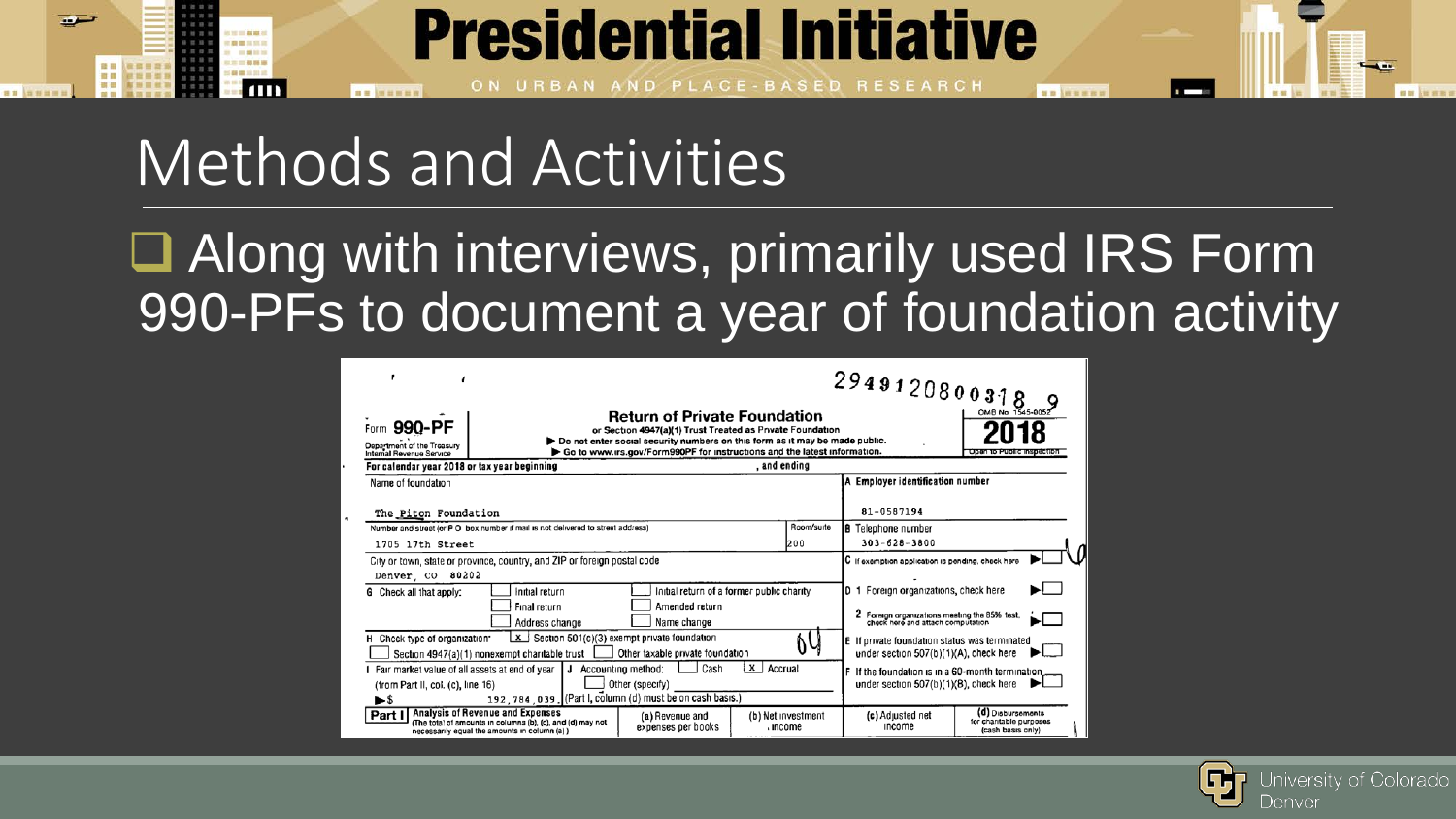# Colorado's Foundation Landscape

**Presidential Initiative** 

PLACE-BASED RESEARCH

 $\Box$  More than 2,000 private foundations **Q** Combined assets of nearly \$13 billion □ Largest 100 foundations represent 80% of assets

**BE SHERR** 



un ununn

Total Assets  $\longrightarrow$  Share of Assets

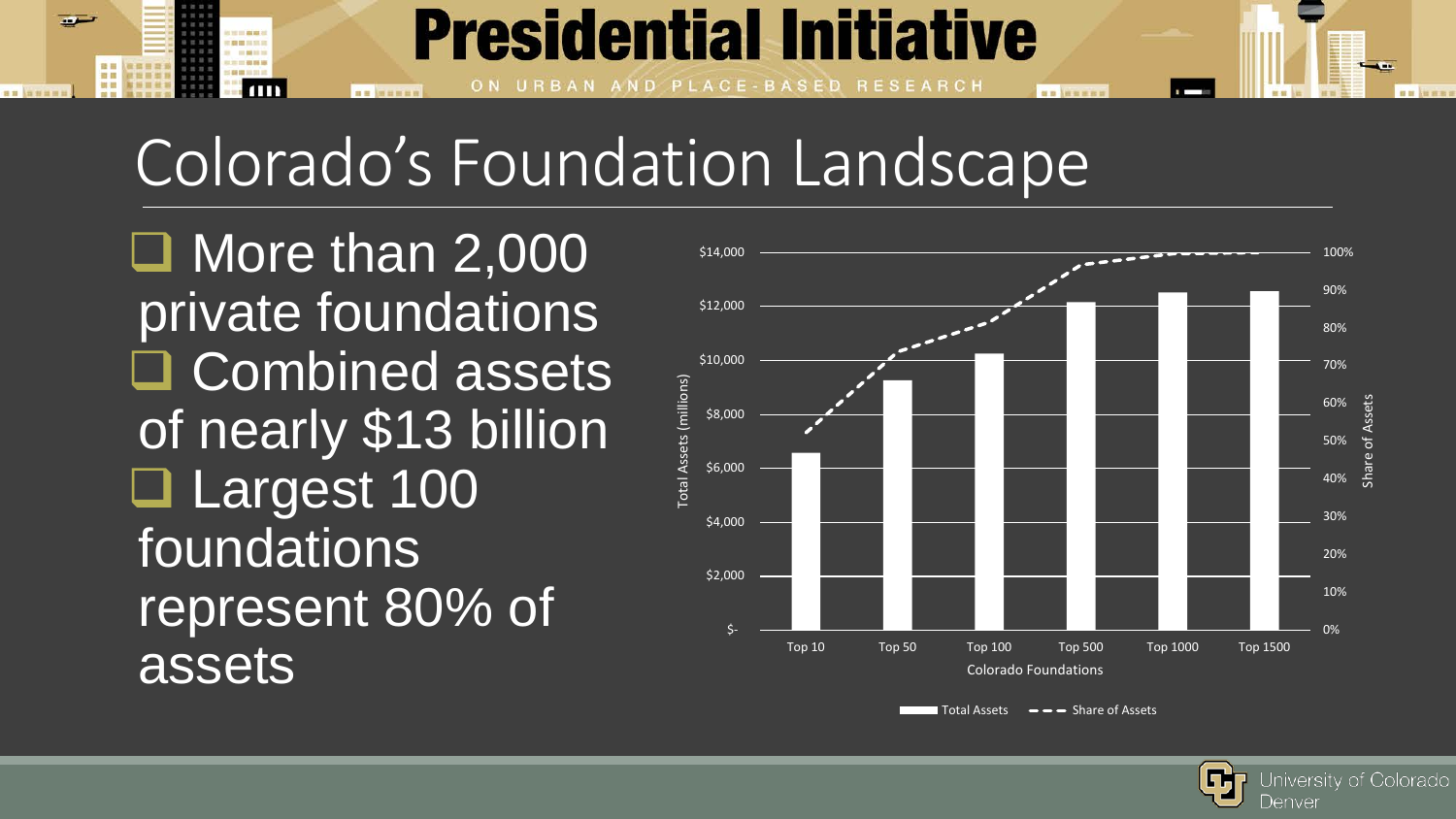# Giving of the Largest 100 Foundations

**Presidential Initiative** 

■ 8,406 grants in year reviewed □ Median amount of \$7,500 Average amount of \$51,166 **Largest grant: \$27 million to the CU Foundation** G4 grants of \$1 million or more ■ Most giving is via grantmaking, but some use of *program* and *mission-related investments*



un ununu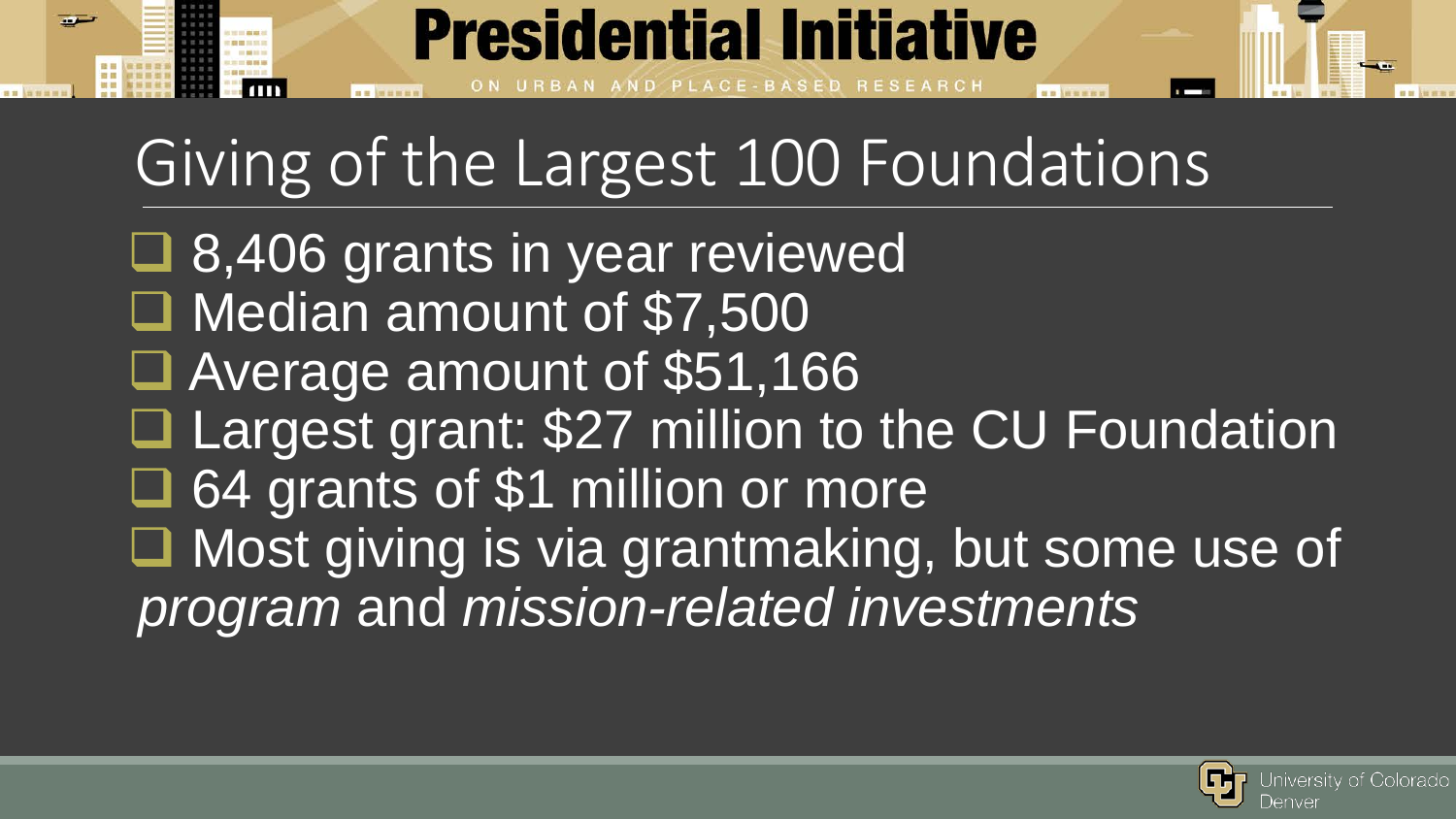

### Distribution of Foundation Activity

 As expected, foundations, foundation wealth, and grantees are concentrated in front-range cities



Largest 100 Foundations by Asset Amount Grantee Density by Zip Code



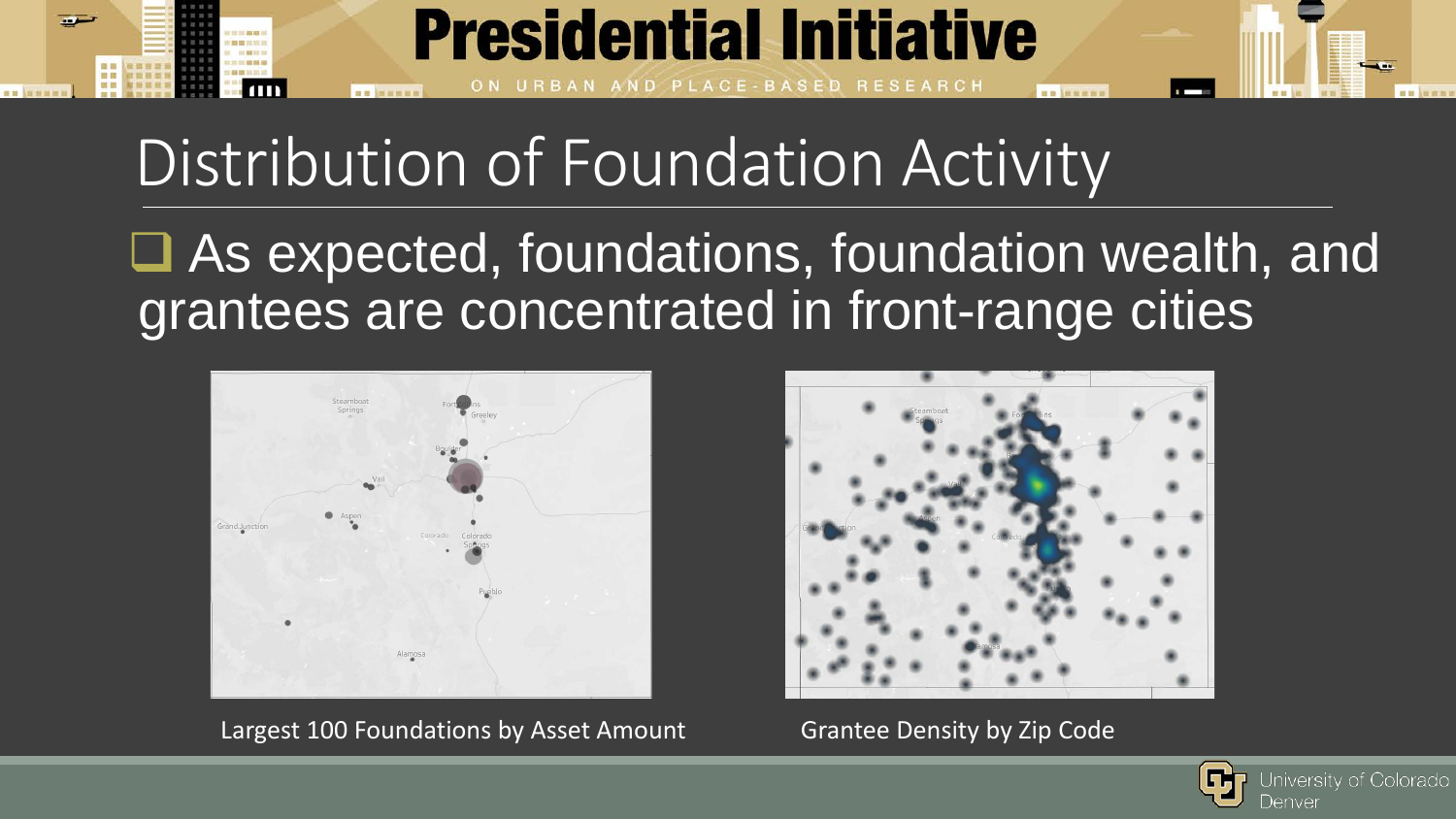#### **Presidential Initiative** AND PLACE-BASED RESEARCH

### Where Do the Grants Go?

**□ Giving largely remains** in Colorado  $\Box$  77% of grants and 75% of dollars □ Higher Education and Human Services receive the most dollars

**BE SHERR** 

**## 通报##** 



un ununu

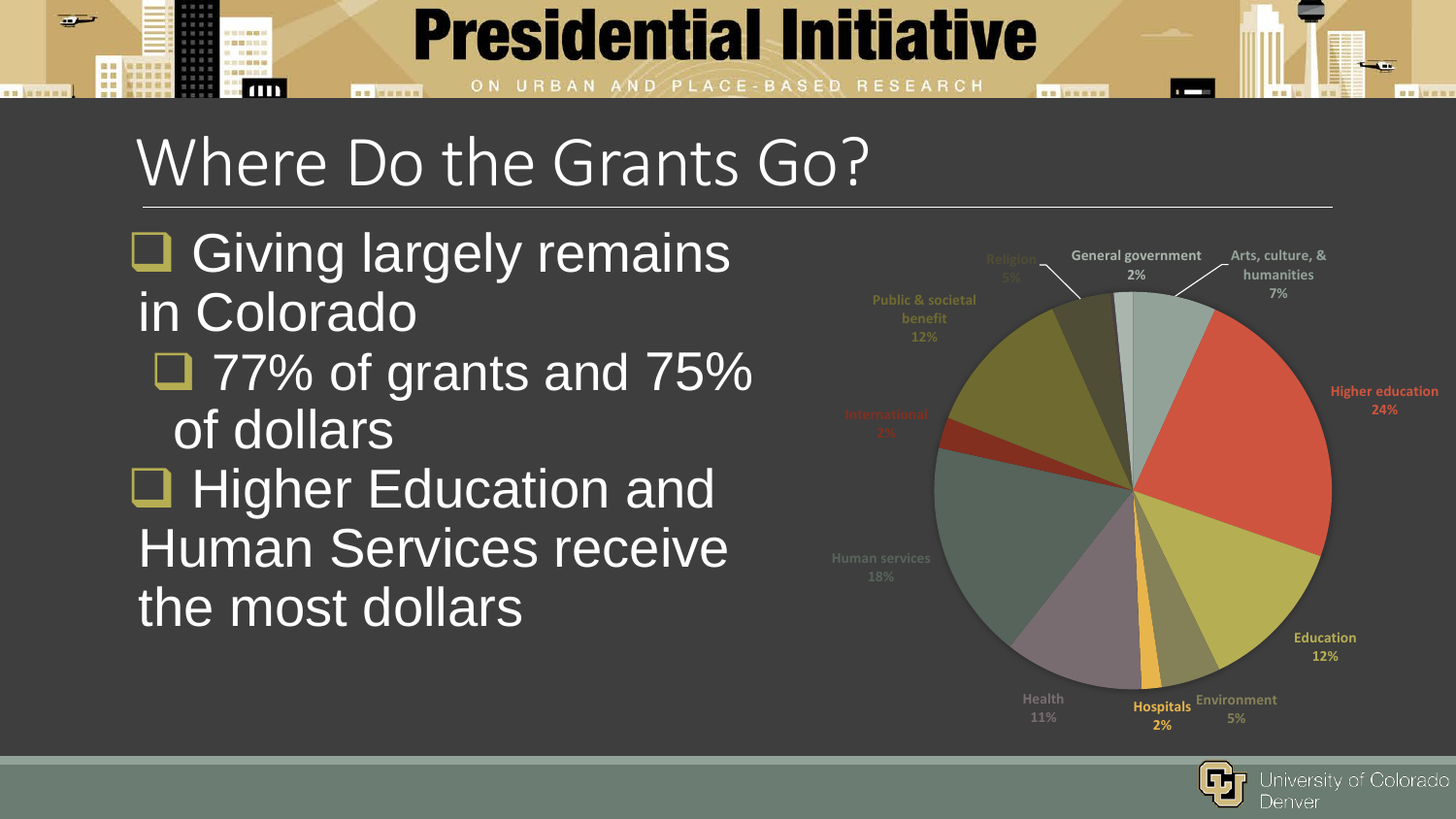## Estimated Impact of Annual Giving

**BE SHERR** 

سی

■ 田 国 野 田 田

**HE** 

|                                       | <b>Share of Total</b><br><b>Grants and</b><br><b>Support</b> | <b>Grants and</b><br><b>Support</b> | <b>Estimated</b><br><b>Return on</b><br><b>Investment</b> | <b>Value of Direct</b><br><b>Benefits</b> |
|---------------------------------------|--------------------------------------------------------------|-------------------------------------|-----------------------------------------------------------|-------------------------------------------|
| <b>Arts and Culture</b>               | 6.7%                                                         | \$28,838,764                        | 9.77                                                      | \$281,754,720                             |
| <b>Education</b>                      | 36.2%                                                        | \$156,311,072                       | 5.08                                                      | \$794,060,245                             |
| <b>Environment &amp; Animals</b>      | 4.9%                                                         | \$21,209,022                        | 6.72                                                      | \$142,524,631                             |
| <b>Health</b>                         | 12.9%                                                        | \$55,811,241                        | 7.60                                                      | \$424,165,430                             |
| <b>Human Services</b>                 | 17.9%                                                        | \$77,165,735                        | 10.91                                                     | \$841,878,173                             |
| <b>International Affairs</b>          | 2.5%                                                         | \$10,799,908                        | 1.00                                                      | \$10,799,908                              |
| <b>Public Affairs/Society Benefit</b> | 13.9%                                                        | \$59,992,887                        | 22.04                                                     | \$1,322,243,221                           |
| <b>Religion</b>                       | 4.8%                                                         | \$20,554,162                        | 1.00                                                      | \$20,554,162                              |
| <b>Other</b>                          | 0.3%                                                         | \$1,377,251                         | 1.00                                                      | \$1,377,251                               |
| <b>Total</b>                          | 100.0%                                                       | \$432,060,042                       | 8.89                                                      | \$3,839,357,741                           |

**Presidential Initiative** 

AND PLACE-BASED RESEARCH

un ununu



 $\overline{\phantom{a}}$